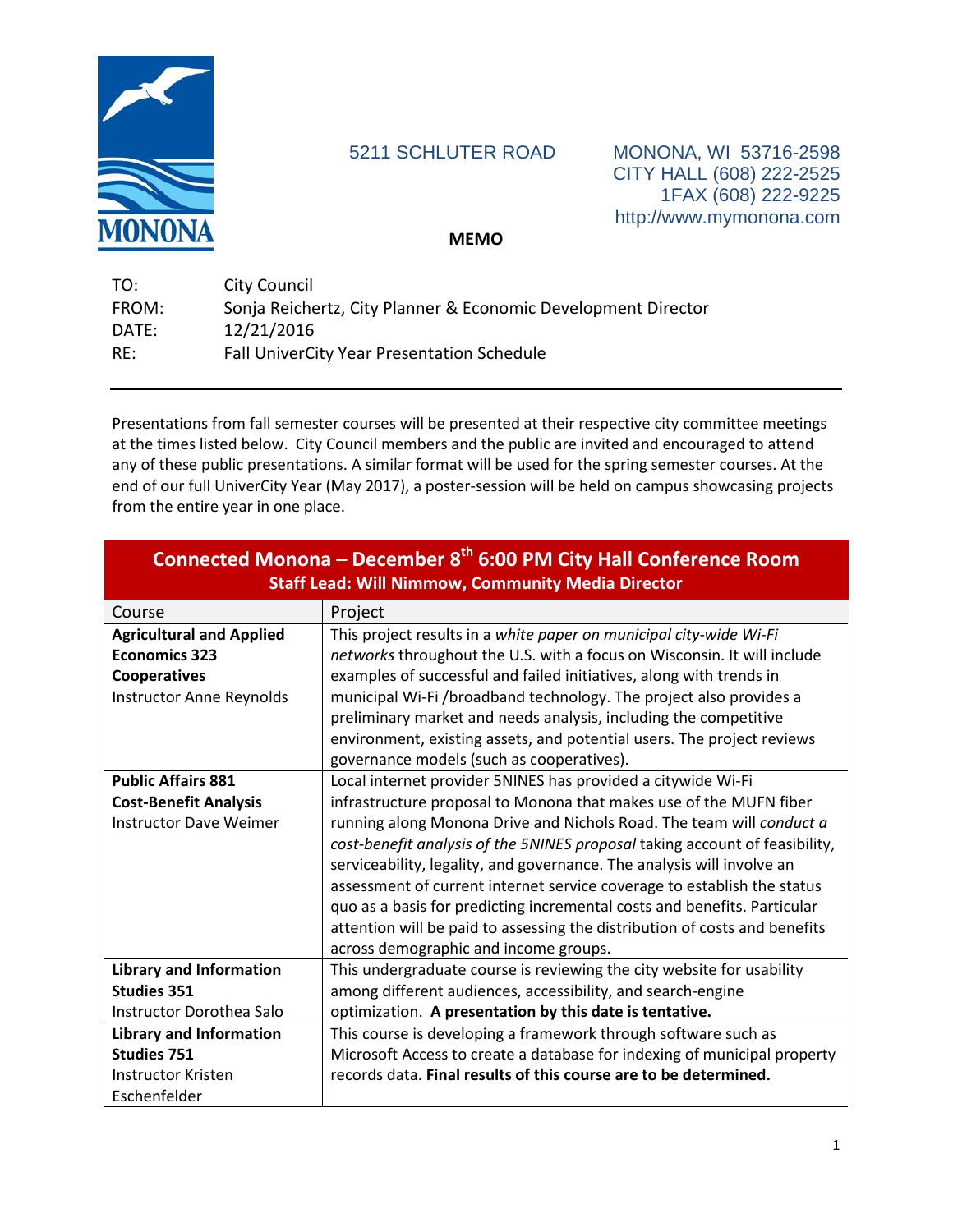| Staff Lead: Sonja Reichertz, Planner & Economic Development Director                              |                                                                                                                                                                                                                                                                                                                                                                                                                                                                                                                                                                                                                                     |  |  |
|---------------------------------------------------------------------------------------------------|-------------------------------------------------------------------------------------------------------------------------------------------------------------------------------------------------------------------------------------------------------------------------------------------------------------------------------------------------------------------------------------------------------------------------------------------------------------------------------------------------------------------------------------------------------------------------------------------------------------------------------------|--|--|
| Course                                                                                            | Project                                                                                                                                                                                                                                                                                                                                                                                                                                                                                                                                                                                                                             |  |  |
| <b>Urban and Regional</b><br><b>Planning 912: Graduate</b><br>Workshop<br>Instructor Kurt Paulsen | This graduate student workshop class devoted the semester to preparing<br>an Update to the 2007 Strategic Housing Plan. The report includes an<br>examination of the existing landscape (housing stock, renter vs. owner<br>occupied housing, demographic analysis, housing maintenance,<br>affordability data, review of current programs in place, senior housing,<br>and housing needs), and provides recommendations (programs and<br>marketing strategies, review of Renew Monona and other similar<br>programs, small-lot subdivisions, mixed use development, short term<br>rentals, and streamlining permitting processes). |  |  |
| <b>Real Estate 611: Residential</b>                                                               | Students in this course prepared detailed development concepts wearing                                                                                                                                                                                                                                                                                                                                                                                                                                                                                                                                                              |  |  |
| <b>Property Development</b>                                                                       | their "real estate developer hats" for portions of the City's                                                                                                                                                                                                                                                                                                                                                                                                                                                                                                                                                                       |  |  |
| <b>Instructor Tom Landgraf</b>                                                                    | Redevelopment Area #7, specifically the two blocks on Monona Drive                                                                                                                                                                                                                                                                                                                                                                                                                                                                                                                                                                  |  |  |
|                                                                                                   | between Dean and Lofty. There were 8 groups in the class who each<br>developed different concepts.                                                                                                                                                                                                                                                                                                                                                                                                                                                                                                                                  |  |  |
|                                                                                                   |                                                                                                                                                                                                                                                                                                                                                                                                                                                                                                                                                                                                                                     |  |  |

## **Housing & Economic Development – December 12th 7:00 PM Library Muni Room**